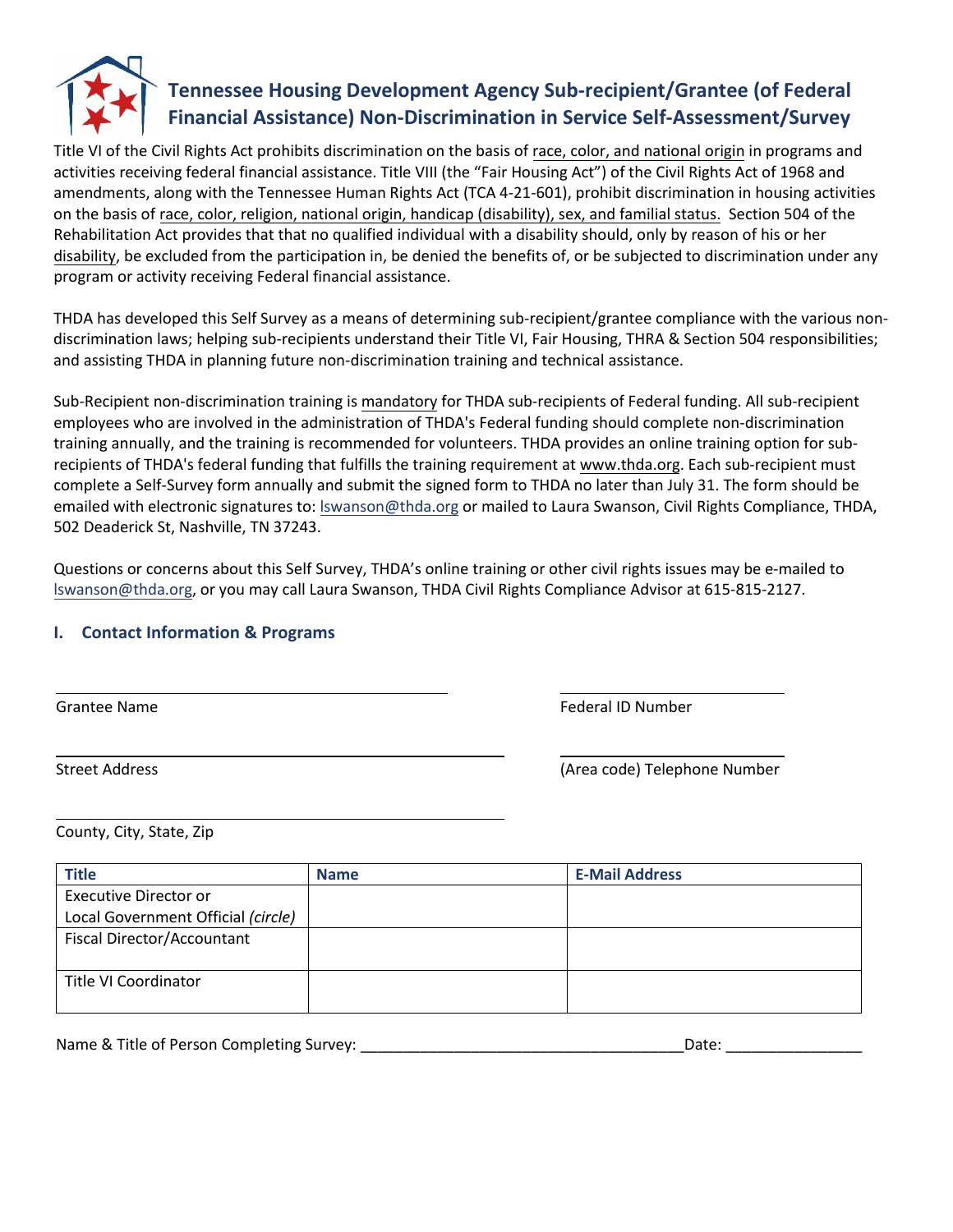List the total grant award (and the associated program name and activities related to the grant) for each grant received from THDA for which you requested funds (full or partial draw) during the current fiscal year (even if the grant was awarded in a prior year). Attach a separate sheet if needed or desired.

| <b>Program Name</b> | <b>Program Activity (description)</b> | <b>Grant Amount</b> |
|---------------------|---------------------------------------|---------------------|
|                     |                                       |                     |
|                     |                                       |                     |
|                     |                                       |                     |
|                     |                                       |                     |
|                     |                                       |                     |
|                     |                                       |                     |

#### **II. Non-Discrimination Policies & Training**

- 1. Does your organization have a written non-discrimination statement regarding the provision of housing benefits or services to all persons without regard to race, color, national origin, sex, religion/creed, familial status or disability? Yes No
- 2. Does your organization have a written policy stating that Limited English Proficiency (LEP) individuals will have access to interpretation and translation services and that the services are free of charge? Yes No
- 3. Does your organization have a written discrimination complaint process for protected classes under:
	- a. Title VI? Yes No
	- b. Fair Housing? Yes No
	- c. Section 504? Yes No
- 4. Do new employees receive training regarding applicable non-discrimination laws; and is such information periodically re-emphasized with employees? Yes No; If YES, please select training method? THDA Online Training Classroom (Date(s)): \_\_\_\_\_\_\_\_\_\_\_\_\_\_\_\_\_\_\_\_\_\_\_\_\_\_\_\_\_\_\_\_\_\_\_\_\_\_\_\_\_\_\_\_\_\_\_\_\_\_ Other:
- 5. How many total employees (new or existing) completed non-discrimination training in the past year:
- 6. Do volunteers receive non-discrimination training? Yes No
- 7. Does your non-discrimination training include LEP procedures? Yes No

## **III. Title VI/Fair Housing/Section 504 Notification**

1. Does your organization have a written policy on how individuals are notified about their rights under Title VI, Fair Housing and Section 504 of the Rehabilitation Act? Yes No

If YES, how are beneficiaries informed? \_\_\_\_\_\_\_\_\_\_\_\_\_\_\_\_\_\_\_\_\_\_\_\_\_\_\_\_\_\_\_\_\_\_\_\_\_\_\_\_\_\_\_\_\_\_\_\_\_\_\_\_\_\_\_\_\_\_

- 2. How often are persons/households receiving services or benefits funded by THDA informed of their rights under Title VI, Fair Housing & Section 504? At initial receipt of services Annually Other (explain):
- 3. Are posters containing Fair Housing information with organization contact information prominently displayed within your organization? Yes No
- 4. If minorities and minority group(s) represent a minimum of 5% of the geographic service area population, does your organization utilize media targeting minority populations? Yes No N/A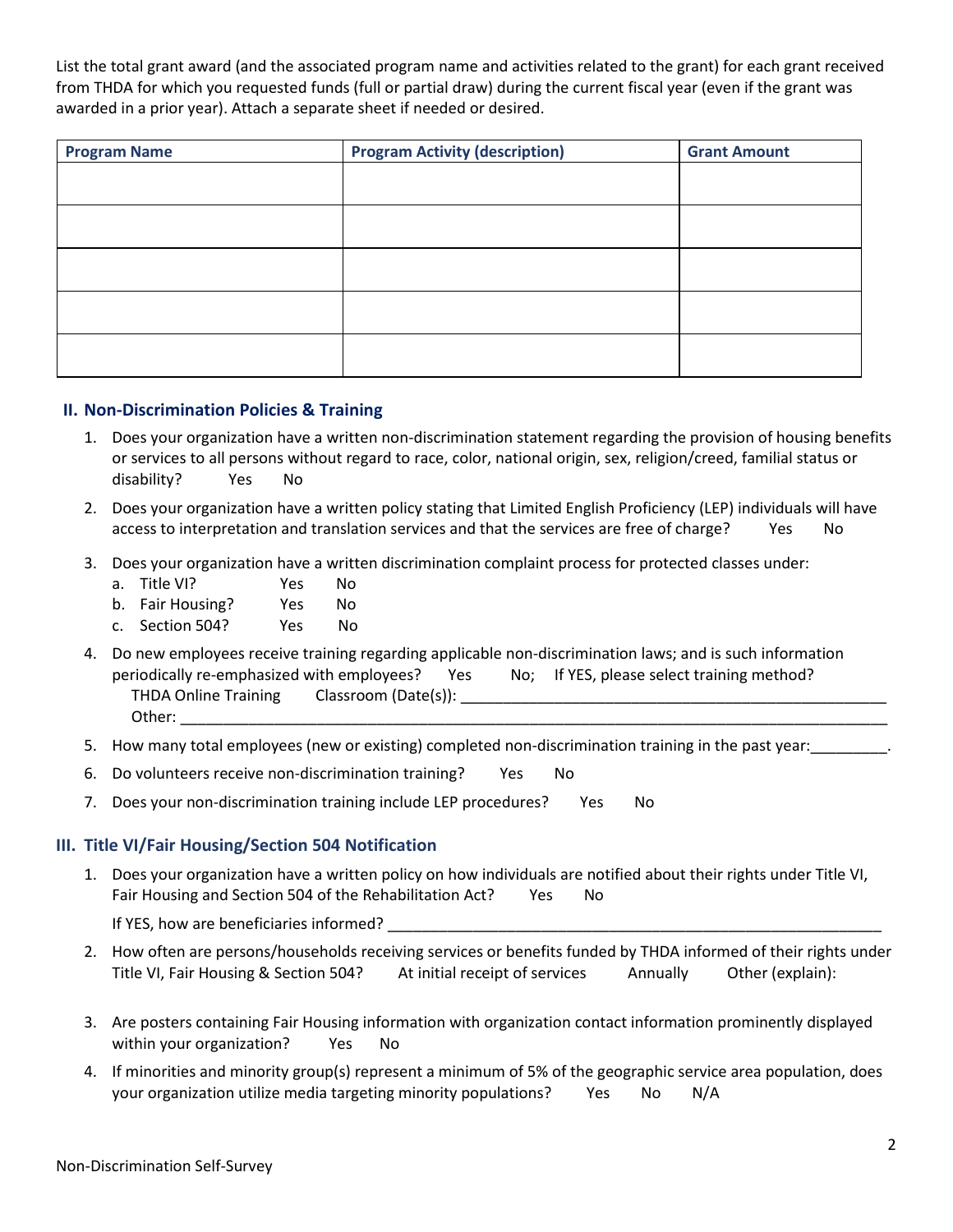## **IV. Discrimination Complaints**

- 1. Has your organization made the public aware of the right to file a discrimination complaint & the process? Yes No; If YES, by what mechanism?
- 2. Number of discrimination complaints (Title VI, Fair Housing &/or Section 504) filed with your organization during the survey period:
- 3. Number of Title VI, Fair Housing &/or Section 504 investigations completed during the survey period:
- 4. In the past three years, has your organization been named in a discrimination complaint or lawsuit? Yes No

If YES, *attach additional pages to explain* the nature of the complaint or lawsuit; date and the outcome.

## **V. Board of Directors & Advisory Boards**

1. List the number of Board of Director members who currently serve on the Board by race/ethnicity. Note: For local governments, this does not include the County Commission or City Council. *Check this box if your organization does not have a Board of Directors.*

| <b>Board</b>              | White | African<br>American | Asian | Other<br>Race | <b>Hispanic</b> | <b>Male</b> | Female | <b>Total</b><br><b>Members</b> |
|---------------------------|-------|---------------------|-------|---------------|-----------------|-------------|--------|--------------------------------|
| <b>Board of Directors</b> |       |                     |       |               |                 |             |        |                                |

*\*Note: "Other" may include beneficiaries who are Am. Indian, Alaska or Hawaiian Natives, Pacific Islander, other races and those who fail to disclose a race.*

- 2. What is the term length for Board of Directors membership?
- 3. How are members of the Board of Directors selected?
- 4. List the number of Board members by race/ethnicity who currently serve on an Advisory Board(s) that contributes to decisions on housing related awards funded by THDA.

*Check this box if your organization does not have any Advisory Boards that contribute to decisions on housing related grants funded by THDA.*

| <b>Advisory Board</b><br><b>Name</b> | White | African<br>American | Asian | Other<br>Race | <b>Hispanic</b> | Male | Female | Total<br><b>Members</b> |
|--------------------------------------|-------|---------------------|-------|---------------|-----------------|------|--------|-------------------------|
|                                      |       |                     |       |               |                 |      |        |                         |
|                                      |       |                     |       |               |                 |      |        |                         |

*\*Note: "Other" may include beneficiaries who are Am. Indian, Alaska or Hawaiian Natives, Pacific Islander, other races and those who fail to disclose a race.*

5. What is the term length for Advisory Board membership?

- 6. How are members of the Advisory Board selected?
- 7. If no Board of Directors and/or Advisory Board members are minorities and minority group(s) represent a minimum of 5% of the geographic service area population, what steps will be taken to obtain minority Board representation? N/A